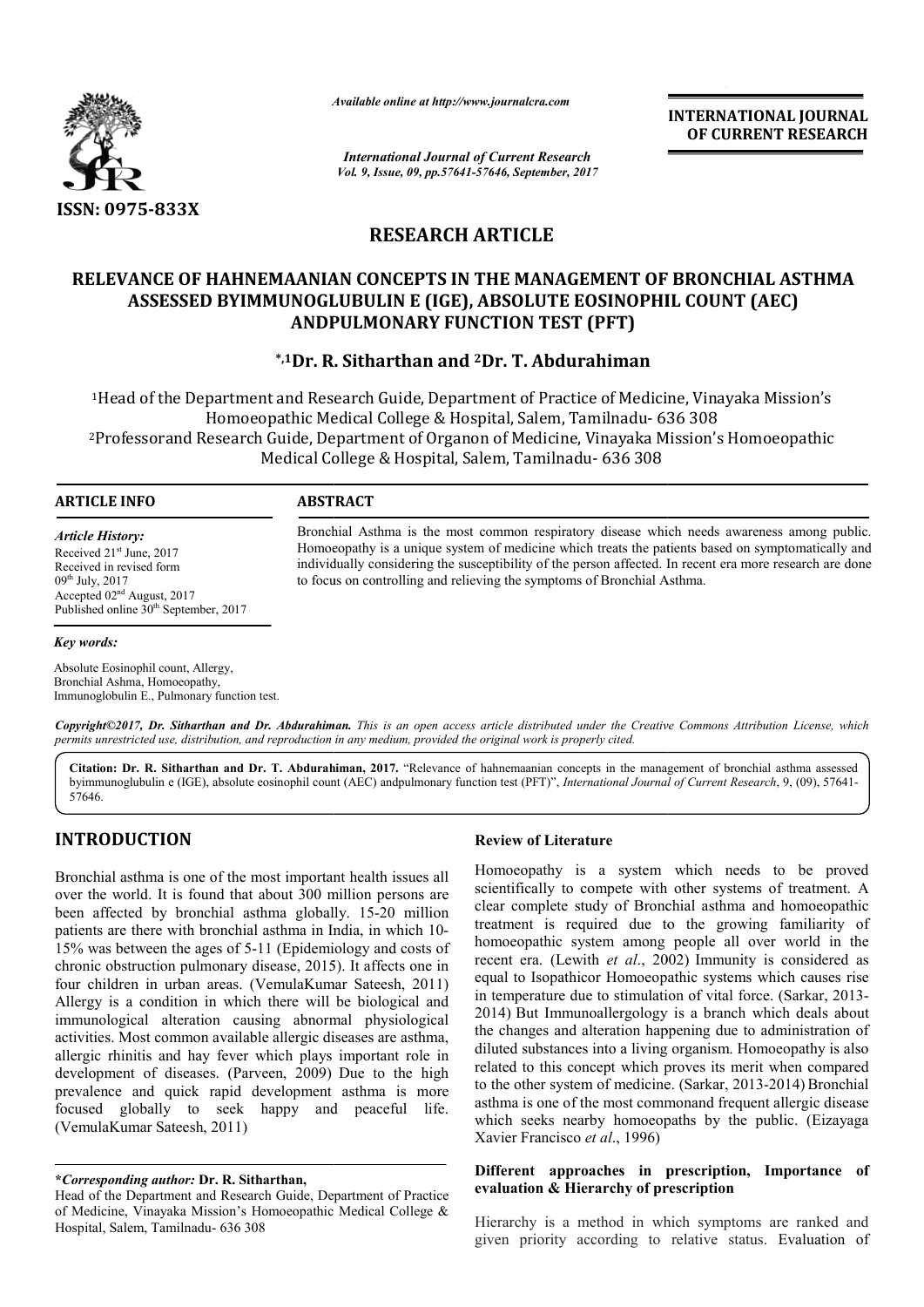symptoms is a process of grading and analyzing the symptoms according to its importance. Totality of symptoms arethe symptoms which plays an important role in selecting a remedy. (Sarkar, 2013-2014) Dr.Samuel Hahnemann classified symptoms into Characteristics and Generals. (Samuel Hahnemannn, 1990) Dr.Von Boenninhausen considered changes in personality and temperament, nature and peculiarities of disease, seat of the disease, concomitants, the cause, the modalities and the time as characteristics. (Boger, 1991) James Tyler Kent gives importance to generals first followed by particulars and lastly to common symptom (Kent James Tyler, 1889). Dr Richard Hughes pointed out the relevance of generic, specific and individual similarity between disease and drug action. Generic similarity indicates that the drug should be capable of producing the suffering from which the patient is suffering, specific similarity includes seat of disease, kind of action, modification of disease which its originating cause impresses, character of pain and sensation, and concomitance. Individual similarity includes type of patient, mental and moral state, aggravation and amelioration, side of body, and time of day. (Richard Hughes, 1985) Herbert A. Roberts emphasis that individuality and personality of patient is given first priority. He ranks general symptoms as top grade symptoms followed by objective symptoms. Hahnemann gives top priority for strange, rare and peculiar symptoms. (Herbert A Roberts, 2012) Though the signs and symptoms are evaluated differently Hahnemannian classification as characteristics remains unique, classical and feasible is almost every cases.

### **Definition**

Bronchial Asthma is characterized by variable flow limitation and airway hyperresponsiveness (AHR) caused by structural changes and airway inflammation. (Chakir *et al*., 2010) In India it is found that usually bronchial asthma is present with history of food sensitization and 2-8% of persons are estimated to be suffered with bronchial asthma along with rhinitis. (Raj Kumar, 2013) Aetiologically, genetic factors are seen in 35-70% of asthmatics. (Natalya V. Kukhtinova, 2012) and factors like allergens, infection, emotional disturbances can provoke asthma. (Raj Kumar, 2013) Cold air, infection due to viruses, irritants, physical exercises and allergens can cause bronchial hyperresponsiveness. (Lama *et al*., 2013) Several studies proved that asthma is more prevalent due presence of House Dust Mites.17Housing environment especially in low socio economic families can predispose for development of asthma. (Parveen, 2009) Inflammation is the hallmark of bronchial asthma, which results in airway hyper-responsiveness and resistance to flow in the lower airways of lungs. (Lewith *et al*., 2002; Eizayaga Xavier Francisco *et al*., 1996) Air flow obstruction starting from mild to severe form were found in asthmatic individuals. (Raj Kumar, 2013) Clinically Bronchial asthma is classified as atopic and non-atopic. Atopic Asthma is a form of asthma where it starts before the age of 6 and having sensitivity to allergens and has tendency to cause bronchial hyper responsiveness in asthmatic individuals and it can extent to adult life also. Non- Atopic Asthmais a form of asthma which starts from  $2<sup>nd</sup>$ ,  $3<sup>rd</sup>$  year and persists till age of 13. (Natalya V. Kukhtinova, 2012) Bronchial asthma presents with features like cough, shortness of breath, chest tightness and wheezing. Severe dyspnea associated with intermittent obstruction of airways gives indication of allergic asthma. (Barrios *et al*., 2006) Diagnosis of Bronchial asthma can be done by pulmonary function test, absolute eosinophil count

levels, Serum IgE levels, skin prick test and Skin patch test. Baldacci *et al.* (2001) states that there are some allergic markers which helps in detecting the atopic individuals which includes increased serum IgE levels, positive skin prick test and blood eosinophilia. (Yousry, 2012) Recent studies proves that five biochemical parameters which includes histamine release, eosinophil cationic protein, total and specific serum immunoglobulin E and absolute eosinophil count as important markers to identify house dust mites activity and intensity in bronchial asthma. (Yousry, 2012)

It is found that there is inter-relationship between the levels of IgE and asthmatic attack. There is direct proportional in between these two factors. (Raj Kumar, 2013; Lama *et al*., 2013) Concentration of IgE increases by the age of 14 years and usually reduces at the age of 70. Normal levels of serum IgE is estimated upto 120 IU/ml. (Jagadeeshwar *et al*., 2012) Burrows and his colleagues found a close correlation between serum IgE levels and the bronchial asthma. (Lama *et al*., 2013) According to Afshari *et al.* there is considerably increased levels of serum IgE and IL-4 in asthmatic individuals than in non-asthmatic individuals. (Lama *et al*., 2013) The relationship between the absolute eosinophil count and asthma is clearly well known for the past few decades. (Jagadeeshwar *et al*., 2012) But afterwards Satwani *et al*. demonstrates that increased serum IgE levels with eosinophilia will be one of the hall mark in diagnosing Bronchial asthma. (Satwani *et al*., 2009) The normal Peripheral eoisinophil percentage was 0-6% while the normal absolute eosinophil count is considered to be 40-440 cells/ mm3 . (Jagadeeshwar *et al*., 2012) Spirometry is an instrument which is used to evaluate the structural abnormalities of the respiratory tract in bronchial asthma. By this instrument we can assess the lung function during asthmatic attack to identify the clinical presentation, severity and the management to be done. (Shital S. Bhattad *et al*., 2013) By the pulmonary function test the assessment of bronchial asthma is done by evaluating the values of FEV1, FVC, FEV1/FVC. FEV1/FVC is the percentage of the vital capacity which is expired in the first second of maximal expiration. In healthy patients the FEV1/FVC is usually around 70%. In patients with bronchial asthma FEV1/FVC decreases and can be as low as 20-30% in severe asthma. Differential diagnosis for bronchial asthma includes chronic sinusitis,chronic bronchitis, food allergy, gastro-esophageal reflux disease, obstructive sleep apnea, allergic rhinitis, eczema, urticaria, respiratory tract infections, atopic dermatitis, and eosinophilic disorders of the gastrointestinal tract, hyper-IgE syndrome. (Muditaarora, 2008)

## **Methodology**

Study was conducted in the patients who were attending the outpatient, inpatient units and peripheral centers of Vinayakamissions homoeopathic medical college hospital, Salem. Out of 171 patients 149 continued treatment and all 149 patients were selected for this prospective study by using purposive sampling technique. Permission from ethical committee of VMHMC&H was obtained before implementing the research. Written consent was obtained from all the patients. The study was conducted for a period from 01.03.2013 to 30.09.2014.

#### **Criterias adapted for study**

**a) Inclusion criteria:** Patients with bronchial asthma and having the symptoms such as daytime coughing,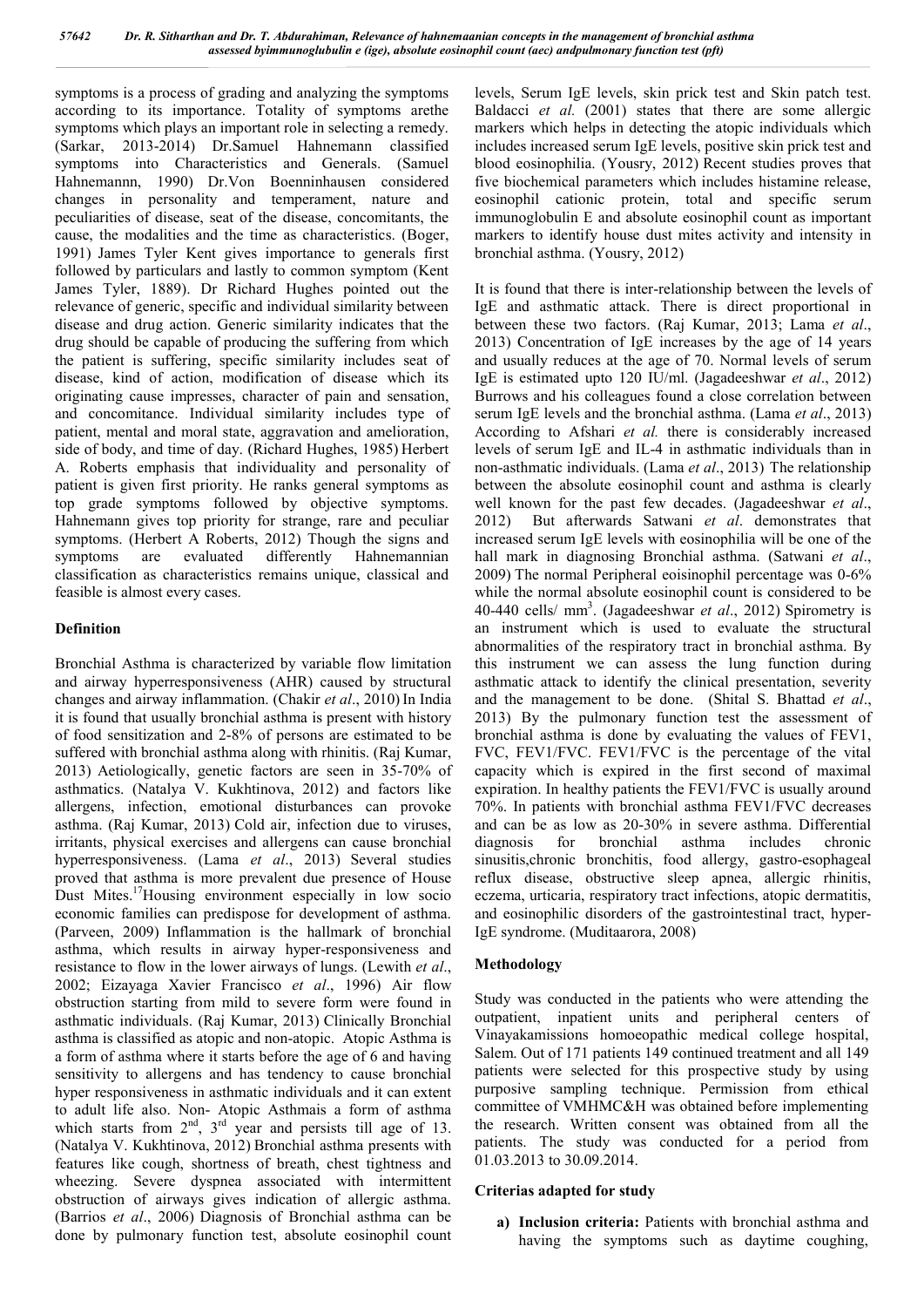wheezing, and shortness of breath, chest tightness; night-time coughing and wheezing were selected for the study.

**b) Exclusion criteria:** Patients with status asthmaticus, patients who were taking other system medicines for treating any illness (Allopathy, Ayurveda, Siddha and Unani) and patients with other complications, uncooperative patients.

**Case selection, prescription and follow up:** After obtaining written consent, complete case recording was done. Blood sampling was collected from each patient and sent for measuring IgE, AEC. Quantitative Assay for total IgE antibodies by using BIORAD 680 Micro Plate Reader was used to measure IgE level. Normal level of AEC is 40 to 440 cells/ cumm. By using Swel lab 920 EO+ measurement of AEC was done. Pulmonary function test was done by the researcher and recorded; Each case was analyzed and evaluated and treatment was given according to the homoeopathic philosophy. Patient's history and clinical examination were recorded in a standard case sheet performa. Analysis and evaluation as per Hahemann's method was done. Rubrics were selected from synthesis repertory by Scroyens and repertorization was done to make a similimum. Patients were asked to visit monthly once. Two doses of exact similimum followed by plain saclac pills for one month were given and patients were advised to report immediately if any discomfort they felt in between. Potencies were selected according to the symptom similiarity, susceptibility and chronicity of disease. Repetition of medicines was done when there is standstill of symptoms or when there is recurrence of symptoms. Average period taken for repetition of medicines ranges from 1 month to 3 months.30th potency was rarely used in this study. 200th potency was given in the 1st visit of the patient as constitutional remedy and as acute remedy for acute diseases due to maintaining cause. 1M potency was given monthly once. 10M potency was administered after exhaustion of action of repeated doses of1M potency. 10M were given trimonthly or after the exhaustion of action of previous dose. 50M potency was not used in any patients. Patients were advised to approach the investigator if there is any necessity. This procedure was repeated every month. Patient's level of

IgE was monitored monthly, level of AEC was monitored once in 3 months and readings of PFT were monitored monthly. Kruskal Wallis test and Wilcoxon signed rank test were used for the statistical analysis. Prospective study was be used to conduct the study.

## **RESULTS**

All patients included in this study had IgE level of more than 188 IU/mL. 30 patients had range between 189 – 376 IU/mL, 31 patients had a level between 377 – 564 IU/mL, 38 had a level of 565-752IU/mL, 42 had a level 753 – 940 IU/mL, 7 had a level of 941-1128 IU/mL and 1 had level of more than 1317 IU/mL before administration of drugs. After administration of indicated homoeopathic drugs the results shows a shift to left with number of patients with higher levels reducing to lower levels. 27 patients came to normal level of less than 188 IU/mL, the number of patients increased to 47 from 30 in the group 189 – 376 IU/mL. This shift of IgE levels from right to left shows study was significant and there is a definite evidence of action of homoeopathic medicines on the IgE level reduction. Sulphur was indicated in 56 (37.6%) patients. Of this 48 (32.2) patients showed reduction in IgE and 5.4% not showed any reduction in IgE. Arsenicum album was indicated in 27 patients of which shown good reduction in IgE levels are 26 patients except in 1 patient where there is no reduction of IgE. Pulsatilla was indicated in 10 patients out of which 9 of them showed reduction in IgE and 1 patient shows no reduction in IgE levels. The remaining drugs such as Conium maculatum, Ferrum iodatum, Graphities, Lobellia inflata, Meddorrhoninum, Mercurius solubulis, Natrum arsenicum, Psorinum, and Sangunuria given in lowest percentage (0.7%) of patients where patient have shown reduction of IgE levels. This shows that study is significant and the result will be effective only when single indicated remedy with proper potency is selected. 109 patients had the absolute eosinophil count value <440 before treatment, which was increased to 140 patients after treatment. 4 patients had the absolute eosinophil count level of 641-840 and 2 patients had the level of 841- 1040 before treatment but none of them had these values after treatment. This proves that homoeopathic medicine has effect on reducing the absolute eosinophil count levels when it is administered on the strict basis of homoeopathic principles.



**Figure 1. Distribution of IgE level before and after treatment**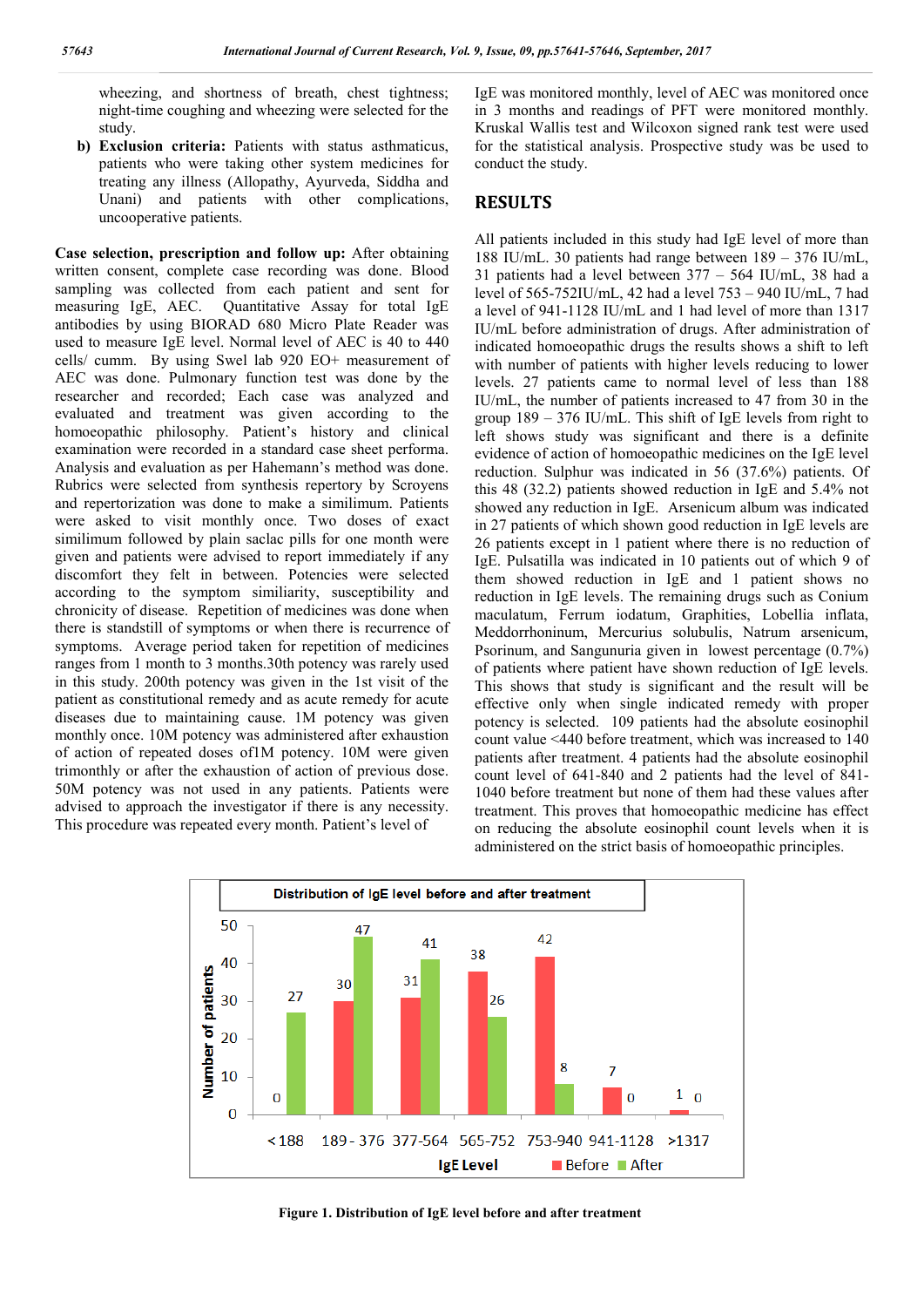



**Figure 2. Distribution of remedies in reducing IgE levels**



**Figure 3. Distribution of absolute eosinophil count before and after treatment**



**Figure 4. Distribution of remedies in reducing AEC levels**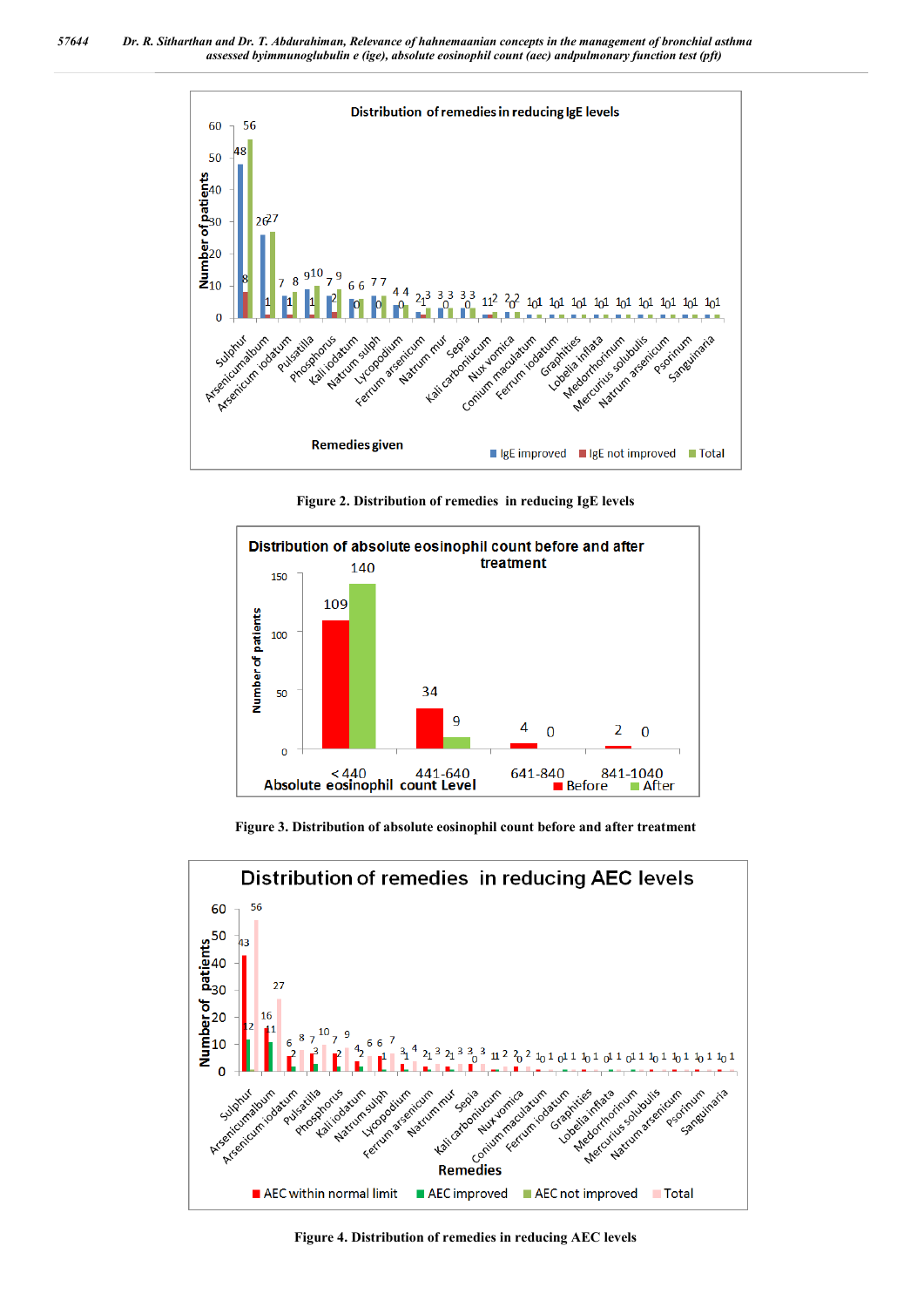

**Figure 5. Distribution of FEV1/FVC level before and after treatment**



**Figure 6. Distribution of remedies given among bronchial asthma patients**

Sulphur was given for most of the patients with bronchial asthma have shown good improvement in reducing the level of Absolute eosinophil count. 43 patients had Absolute eosinophil count level within normal limit and 12 patients have shown improvement, whereas only one patient does not have improvement while under treatment by using the drug Sulphur. Next to Sulphur, Arsenicum album was found to be effective in reducing Absolute eosinophil count level. The other drugs also found to be effective in reducing Absolute eosinophil count level which shows effectiveness of homoeopathic remedies on reducing Absolute eosinophil count levels. This shows that single indicated medicine will have the ability to reduce the absolute eosinophil count level when it is prescribed on basis of symptom similarity. 27 patients had FEV1/FVC value of  $\leq 60$  [V (L)] before homoeopathic treatment which were reduced to 5. The number of patients in the level of 91- 100 [V (L)] of FEV1/FVC increased to 68 from 44 and that of group between 81-90 [V (L)] of FEV1/FVC increased to 46 from 31. Three were a shift to right indicating significance of homoeopathic treatment in improving FVC, FEVI and FEV1/FVC levels and also shows evidence of improvement in the pulmonary function. Remedies mostly used in higher frequency was Sulphur (37.58%), followed by Arsenicum

album (18.12%). The remedies used with least frequency (0.67%) were Sanguinaria, Psorinum, Natrumarsenicum, Mercuriussolubulis, Medorrhinum, Lobelia inflata, Graphites, Ferrumiodatum and Conium maculatum.

### **DISCUSSION**

A study by Noha S. Elshaer *et al.* states that there is reduction in FEV1/FVC values in bronchial asthma can be made reversible with indicated homoeopathic remedies which is correlated with our study. This study correlates the statement of association ofdefinite proportional increase in IgE level with bronchial asthma, by Baldacci *et al* and statement of association of bronchial asthma with eosinophilia by Satwani *et al*. Further this study also correlates the finding of sulphur as the remedy which is highly indicated in bronchial asthma by Castellsagu.

#### **Conclusion**

Finally the study concludes that homeopathic treatment can modulate the immunoglobulin E, Absolute eosinophil count